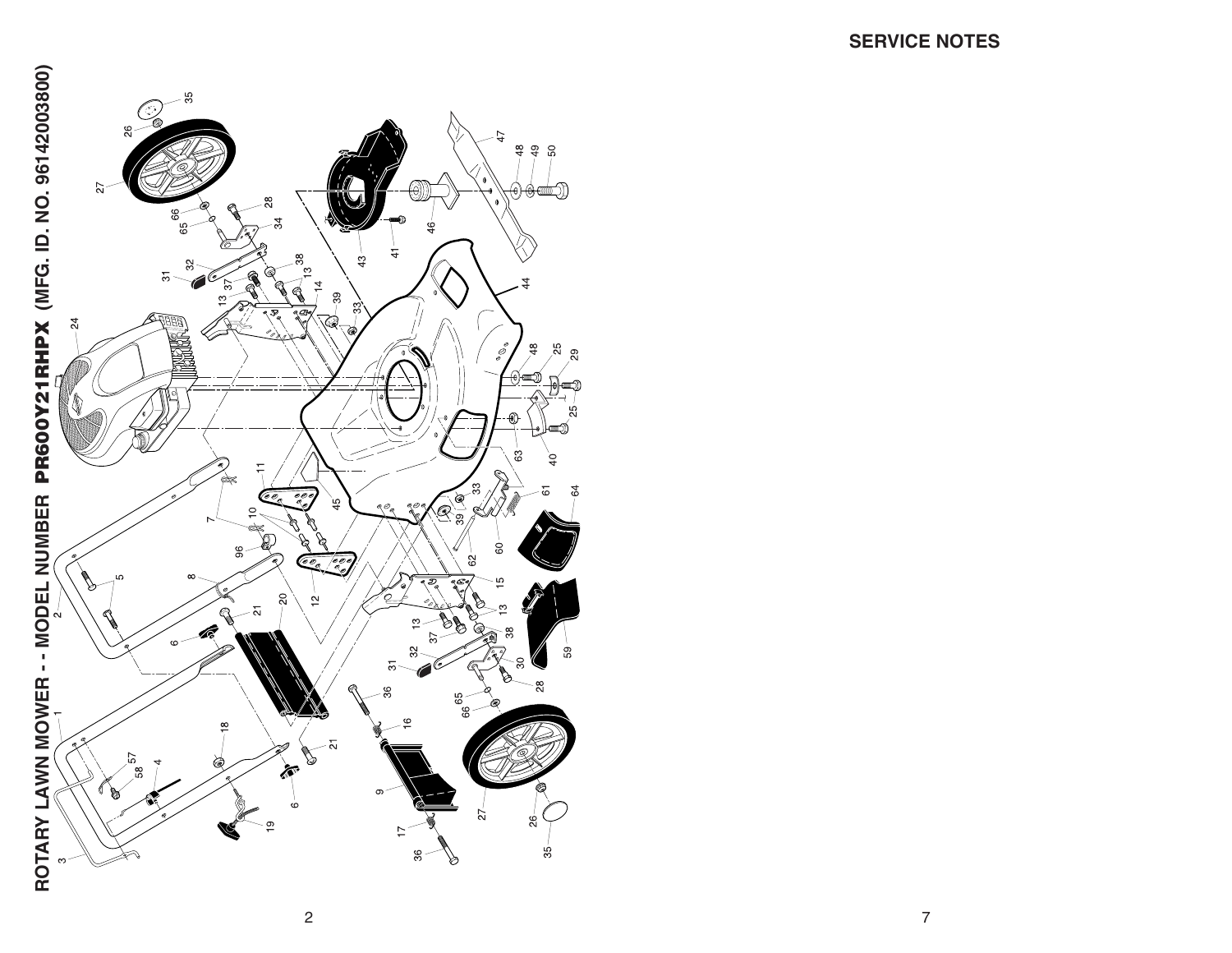| MOWER -- MODEL NUMBER PR600Y21RHPX (MFG. ID. NO. 96142003800 | <b>DESCRIPTION</b>  |
|--------------------------------------------------------------|---------------------|
|                                                              | PART<br>NO.         |
|                                                              | –<br>≻<br>⊻9:       |
|                                                              | <b>DESCRIPTION</b>  |
|                                                              | KEY PART<br>NO. NO. |
|                                                              |                     |
|                                                              |                     |
| ROTARY LAW                                                   | <b>PART</b><br>NO.  |
|                                                              | πō                  |

| ¥g<br>⊻g – ∾ | <b>PART<br/> 10.</b><br>194200X479<br>194199X421<br>194199X421<br>19419X428<br>1941873X428<br>194788<br>500410<br>19478440657X479<br>194784405417<br>19478405417<br>19478405417<br>194788 | <b>DESCRIPTION</b>                                                                                                                                                                                                                                                       | ¥ĕ<br>¥ĕ        | PART<br>NO. | <b>DESCRIPTION</b>          |                | KEY PART<br>NO.<br>NO. | <b>DESCRIPTION</b>         |
|--------------|-------------------------------------------------------------------------------------------------------------------------------------------------------------------------------------------|--------------------------------------------------------------------------------------------------------------------------------------------------------------------------------------------------------------------------------------------------------------------------|-----------------|-------------|-----------------------------|----------------|------------------------|----------------------------|
|              |                                                                                                                                                                                           | Upper Handle<br>Lower Handle<br>Control Bar<br>Engine Zone Control Cable<br>Handle Bolt<br>Handle Knob<br>Handle Knob<br>Mire Tie<br>Pop Rivet<br>Support Bracket, HH<br>Support Bracket, HH<br>Sorrug, Rear Door, HH<br>Handle Bracket, HH<br>Handle Bracket, HH<br>Han | 25              | 150406      | Screw, Hex Head,            | $\overline{4}$ | 407294                 | Kit, Housing (Includes Key |
|              |                                                                                                                                                                                           |                                                                                                                                                                                                                                                                          |                 |             | Threaded, Rolled 3/8-16 x 2 |                |                        | Numbers 10, 11, 12 and 45) |
|              |                                                                                                                                                                                           |                                                                                                                                                                                                                                                                          | 26              | 145212      | Nut, Hex, Flangelock 3/8-16 | 45             | 404763                 | Danger Decal               |
|              |                                                                                                                                                                                           |                                                                                                                                                                                                                                                                          | 27              | 408852X421  | Wheel & Tire Assembly,      | $\frac{6}{4}$  | 189179                 | Blade Adapter / Pulley     |
|              |                                                                                                                                                                                           |                                                                                                                                                                                                                                                                          |                 |             | Rear, 12"                   |                | 406712                 | Blade, 21"                 |
| 0 0 0 0 0    |                                                                                                                                                                                           |                                                                                                                                                                                                                                                                          | 8               | 160828      | Bolt, Shoulder 5/16-18      | $\frac{8}{4}$  | 851074                 | Hardened Washer            |
|              |                                                                                                                                                                                           |                                                                                                                                                                                                                                                                          | 30              | 193126X004  | Axle Arm Assembly,          | 49             | 850263                 | Helical Washer 3/8         |
|              |                                                                                                                                                                                           |                                                                                                                                                                                                                                                                          |                 |             | Rear, RH                    |                | 851084                 | Blade Bolt, Hex Head,      |
|              |                                                                                                                                                                                           |                                                                                                                                                                                                                                                                          | 51              | 701037X421  | Selector Knob               |                |                        | Grade 8                    |
|              |                                                                                                                                                                                           |                                                                                                                                                                                                                                                                          | SS              | 75060X004   | Selector Spring             | 57             | 850733X004             | Bracket, Upstop            |
|              |                                                                                                                                                                                           |                                                                                                                                                                                                                                                                          | က္က             | '3800500    | Nut, Hex, Nylock 5/16-18    | 58             | 750634                 | Screw                      |
|              |                                                                                                                                                                                           |                                                                                                                                                                                                                                                                          | ಜೆ              | 193127X004  | Axle Arm Assembly,          | ൭              | 175071                 | Discharge Deflector        |
|              |                                                                                                                                                                                           |                                                                                                                                                                                                                                                                          |                 |             | Rear, LH                    |                | 175735                 | Hinge Bracket              |
|              |                                                                                                                                                                                           |                                                                                                                                                                                                                                                                          | 35              | 407794X421  | Hubcap                      |                | 93000                  |                            |
|              |                                                                                                                                                                                           |                                                                                                                                                                                                                                                                          | 36              | 184193      | Bolt, Rear Door             | 82             | 175650                 | Spring<br>Rod, Hinge       |
|              |                                                                                                                                                                                           |                                                                                                                                                                                                                                                                          | 37              | 74780512    | Thread Cutting Screw        |                | 73800400               | Nut, Hex                   |
|              |                                                                                                                                                                                           |                                                                                                                                                                                                                                                                          |                 |             | w/Sems 5/16-18 x 3/4        | 3              | 175066                 | Mulcher Door               |
|              |                                                                                                                                                                                           |                                                                                                                                                                                                                                                                          | 88              | 19112206    | Washer, Flat .34 x 1.38     | 89             | 084761                 | O-Ring                     |
|              |                                                                                                                                                                                           |                                                                                                                                                                                                                                                                          | 39              | 98541       | Nut, Hex                    | 89             | 88348                  | Washer, Flat 1/2           |
|              | 189005                                                                                                                                                                                    |                                                                                                                                                                                                                                                                          | $\overline{40}$ | 188839X004  | Mounting Bracket,           | 96             | 197991                 | Clip, Cable                |
|              | 8652                                                                                                                                                                                      |                                                                                                                                                                                                                                                                          |                 |             | Debris Shield               |                | 404764                 | Warning Decal (not shown)  |
|              |                                                                                                                                                                                           |                                                                                                                                                                                                                                                                          | $\frac{1}{4}$   | 192325      | Screw, Debris Shield        |                | 193733                 | Operator's Manual, English |
|              |                                                                                                                                                                                           |                                                                                                                                                                                                                                                                          | $\frac{3}{4}$   | 405845      | Debris Shield               |                | 193736                 | Operator's Manual, French  |
|              |                                                                                                                                                                                           |                                                                                                                                                                                                                                                                          |                 |             |                             |                | 412325                 | Repair Parts Manual        |

3

**IMPORTANT:** Use only Original Equipment Manufacturer (O.E.M.) replacement of mensions given in U.S. inches. 1 inch = 25.4 mm.<br>IMPORTANT: Use only Original Equipment Manufacturer (O.E.M.) replacement parts. Failure to do s **IMPORTANT:** Use only Original Equipment Manufacturer (O.E.M.) replacement parts. Failure to do so could be hazardous, damage your lawn mower and void your warranty. **NOTE:** All component dimensions given in U.S. inches. 1 inch = 25.4 mm.